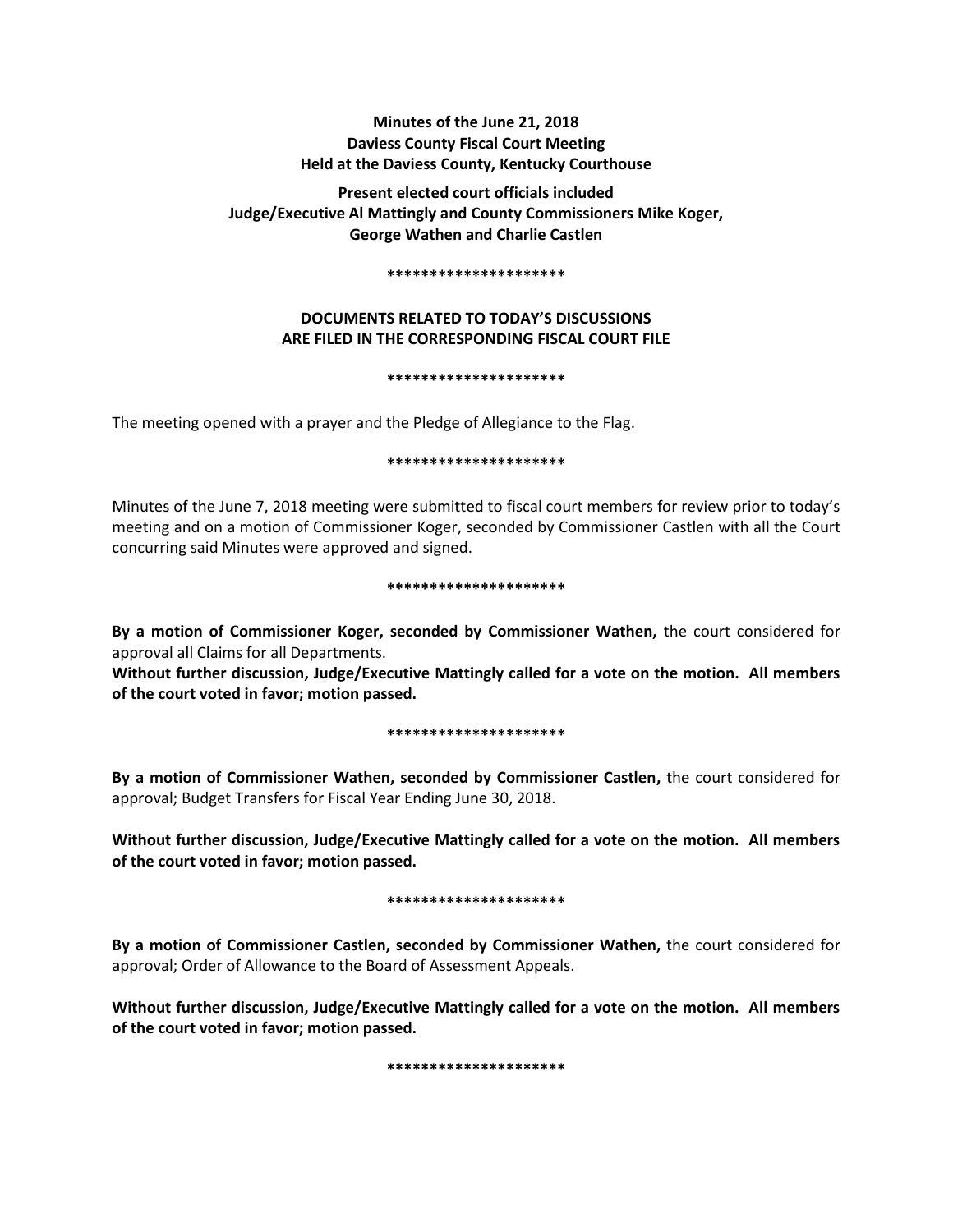**By a motion of Commissioner Koger, seconded by Commissioner Wathen,** the court considered for approval; Salary Schedule effective July 1, 2018.

**Without further discussion, Judge/Executive Mattingly called for a vote on the motion. All members of the court voted in favor; motion passed.** 

## **\*\*\*\*\*\*\*\*\*\*\*\*\*\*\*\*\*\*\*\*\***

**By a motion of Commissioner Castlen, seconded by Commissioner Wathen,** the court considered for approval; Parking Lease Agreements with the City of Owensboro for 212-216 Allen Street and Daviess Street Parking Garage.

This agreement increases the current rate of \$30 to \$40 per parking place. Administrative Offices of the Courts (AOC) reimburses the county for all but one of these parking places. Treasurer Hendrix reviewed these agreements and recommended the court's approval.

**Without further discussion, Judge/Executive Mattingly called for a vote on the motion. All members of the court voted in favor; motion passed.** 

## **\*\*\*\*\*\*\*\*\*\*\*\*\*\*\*\*\*\*\*\*\***

**By a motion of Commissioner Castlen, seconded by Commissioner Wathen,** the court considered for approval; **Resolution No. 9-2018** – Supporting the Transfer of Ownership and Maintenance of Sections of Right-of-Way on Worthington Road and Old Calhoun Road from the Kentucky Transportation Cabinet.

County Engineer Mark Brasher explained, the state highway department is asking the county to accept ownership of right-of-ways following the completion of the state's road construction projects in western Daviess County.

**Without further discussion, Judge/Executive Mattingly called for a vote on the motion. All members of the court voted in favor; motion passed.** 

## **\*\*\*\*\*\*\*\*\*\*\*\*\*\*\*\*\*\*\*\*\***

The court discussed Petitions to Discontinue a Section of Pleasant Valley Road beginning at the City Limits of Owensboro and ending at a dead end for a distance of 0.103 miles and a Section of Old Lee Rudy Road beginning at GRADD Way and ending at a dead end for a distance of 0.161 miles.

County Engineer Mark Brasher noted, "These sections of Pleasant Valley Road and Old Lee Rudy Road were cutoff following road construction and serves no public purpose."

"If the county approves to discontinue, they are agreeing to discontinue the maintenance of that portion of road only, but the road remains open to the public", stated County Attorney Claud Porter.

Charles Evans of Pleasant Valley Road asked, "Ownership of the road is not changing; only the maintenance of the road will stop, correct? In addition, will the adjoining landowners have an opportunity to purchase the land?"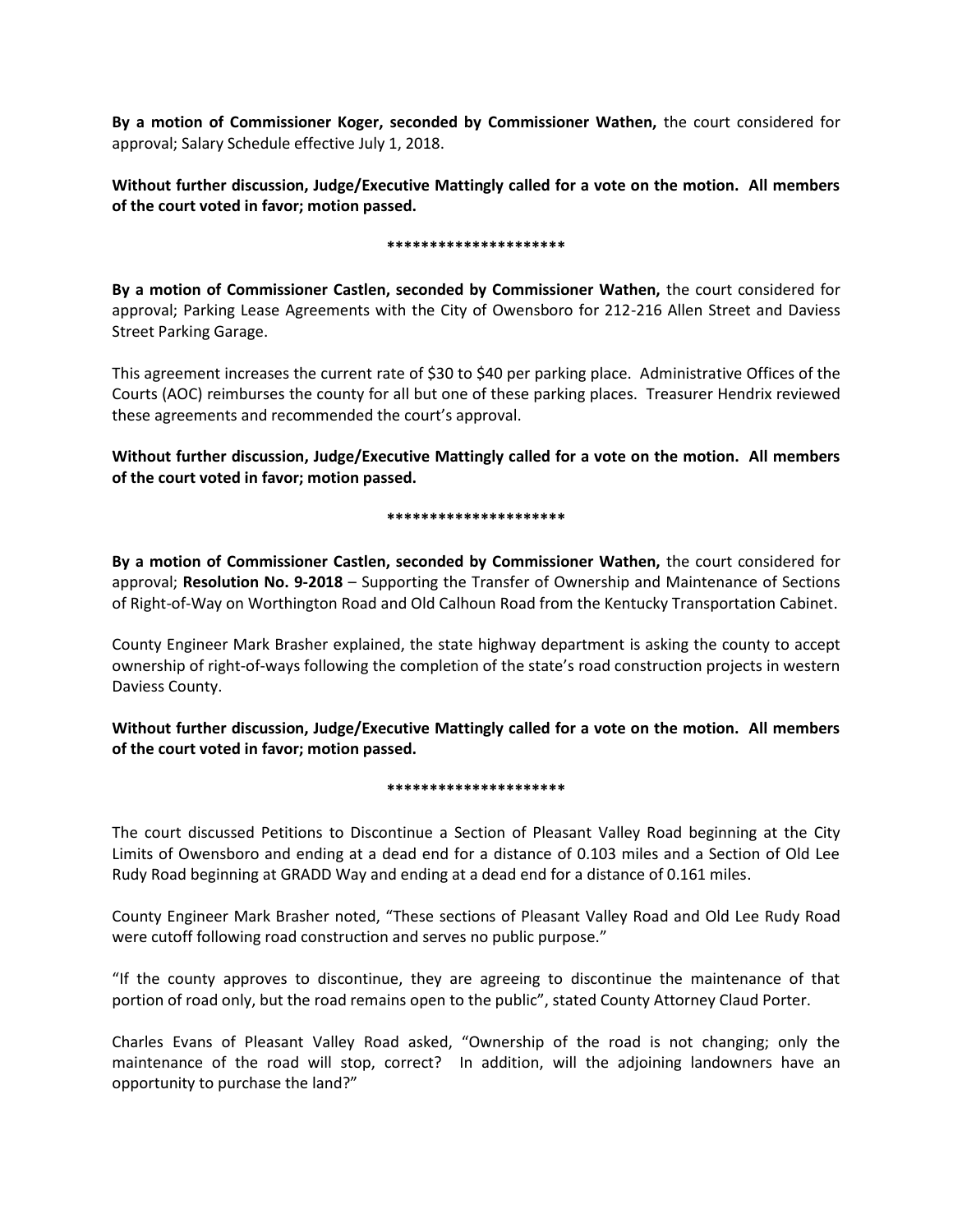County Attorney Porter stated, "The County does not own the land and the discontinuance of the road will not change the land's ownership. The law reads, "If the only existing condition is necessary access to a private person, by a petition of all parties entitled to access, the road can be discontinued and possession reverts to the owner(s) of the tract of land to which it originally belonged.""

He further stated, "Again, the county does not own the property under the road nor holds a deed to the subject land. The county only has rights to the right-of-way (road). Once the county discontinues maintenance, the road does not disappear. It simply removes the county's obligation to maintain it. If the current, adjacent landowners wish to obtain ownership or have the property deeded to them, they must go through an attorney."

Both the Judge and County Attorney agreed to do whatever they are able to assist Mr. Evans in his attempt at obtaining a deed to that land.

Regarding Old Lee Rudy Road, adjacent property owner Tony Clark stated, "David Reynolds is my attorney, but unable to be here tonight. This portion of Old Lee Rudy Road was, for many years, on record as a county road. When the current by-pass was constructed, it divided Old Lee Rudy Road."

The court approved the first ed. County Road & Street index. Engineer Brasher said, "The western portion of Lee Rudy Road was included in that first index, but not the eastern portion, nor has it since."

County Attorney Porter stated, "All county maintained roads must have been on that 1<sup>st</sup> ed. index in order for it to be legal for the county to preform maintenance of said road(s). The eastern portion of the road has never been a county road."

Mr. Clark stated, "This road has never been closed, nor has any formal action been taken regarding it." He accused the court of being close-minded, and believes a "behind closed doors" decision has already been made. With court members taking great offense to this comment, Judge Mattingly said, no decisions of this body have nor will be made "behind closed doors".

Mr. Clark continued, "You are taking current marketable and developable property and making it less attractive."

## **\*\*\*\*\*\*\*\*\*\*\*\*\*\*\*\*\*\*\*\*\***

**By a motion of Commissioner Koger, seconded by Commissioner Wathen,** the court considered for approval; Appoint Gary Montgomery and Carl Raymond as Viewers to View Section of Pleasant Valley.

**Without further discussion, Judge/Executive Mattingly called for a vote on the motion. All members of the court voted in favor; motion passed.** 

### **\*\*\*\*\*\*\*\*\*\*\*\*\*\*\*\*\*\*\*\*\***

**By a motion of Commissioner Wathen, seconded by Commissioner Castlen,** the court considered for approval; Appoint Vince Wink and David "Smokey" Millay as Viewers to View a Section of Old Lee Rudy Road.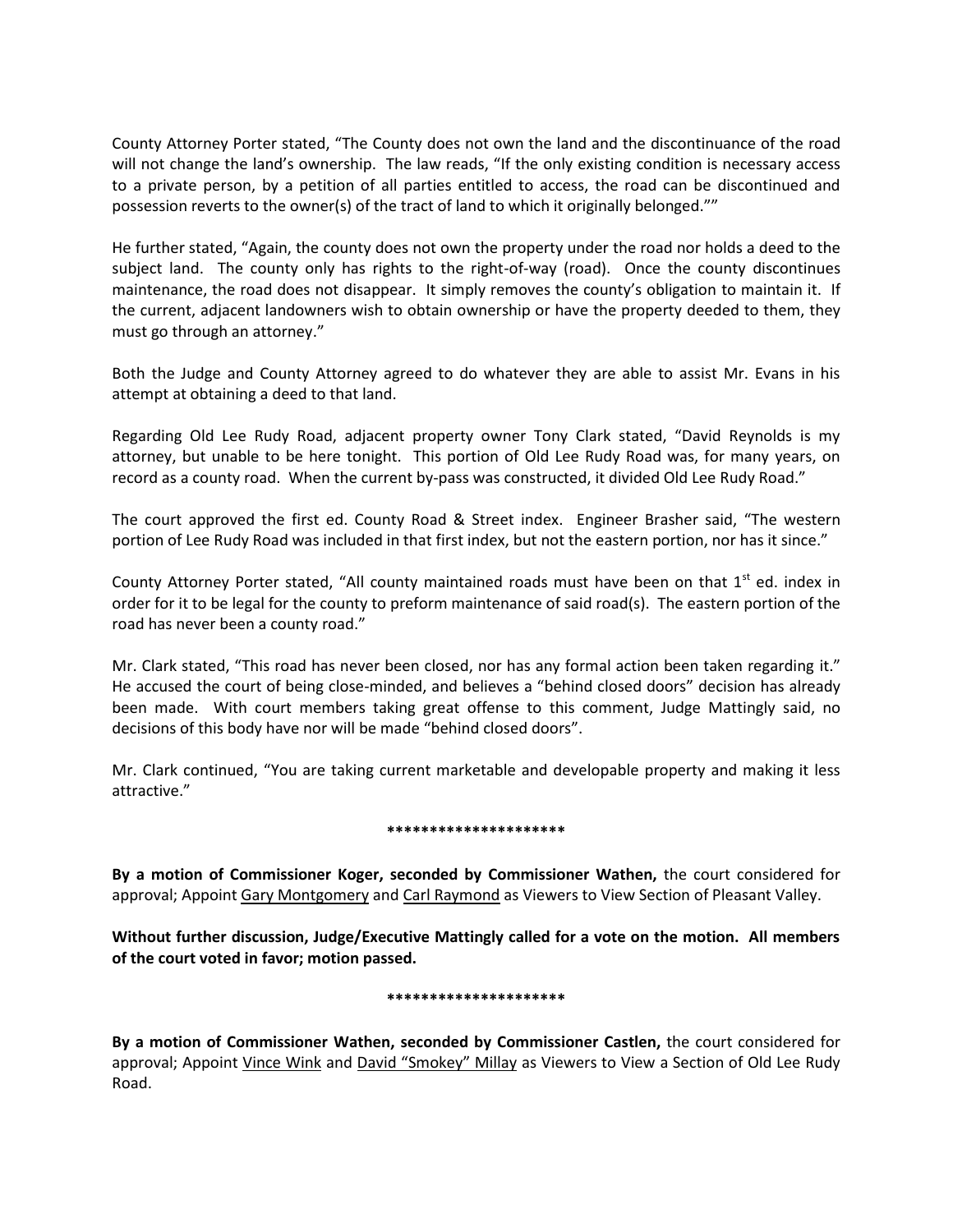#### **\*\*\*\*\*\*\*\*\*\*\*\*\*\*\*\*\*\*\*\*\***

**By a motion of Commissioner Castlen, seconded by Commissioner Wathen,** the court considered for approval; Purchase 4, 30-cubic yard open top, roll off containers from Municipal Equipment, per state bid.

**Without further discussion, Judge/Executive Mattingly called for a vote on the motion. All members of the court voted in favor; motion passed.** 

#### **\*\*\*\*\*\*\*\*\*\*\*\*\*\*\*\*\*\*\*\*\***

**By a motion of Commissioner Wathen, seconded by Commissioner Castlen,** the court considered for approval; Award **Bid No. 13-2018**: Yellow Creek Pedestrian Bridge Replacement to Scott & Murphy, Inc. **Without further discussion, Judge/Executive Mattingly called for a vote on the motion. All members of the court voted in favor; motion passed.** 

#### **\*\*\*\*\*\*\*\*\*\*\*\*\*\*\*\*\*\*\*\*\***

**By a motion of Commissioner Koger, seconded by Commissioner Castlen,** the court considered for approval; Advertise **Bid No. 15-2008**; a new Compact Track Loader and **Bid No. 16-2018**: a new Wheel Tractor Scraper.

**Without further discussion, Judge/Executive Mattingly called for a vote on the motion. All members of the court voted in favor; motion passed.** 

### **\*\*\*\*\*\*\*\*\*\*\*\*\*\*\*\*\*\*\*\*\***

**By a motion of Commissioner Koger, seconded by Commissioner Wathen,** the court considered for approval; Surety Bond Releases for Unit 1 of Whispering Meadows and Section 3 of Whispering Meadows's, Meadow Run.

**Without further discussion, Judge/Executive Mattingly called for a vote on the motion. All members of the court voted in favor; motion passed.** 

### **\*\*\*\*\*\*\*\*\*\*\*\*\*\*\*\*\*\*\*\*\***

**By a motion of Commissioner Wathen, seconded by Commissioner Castlen,** the court considered for approval; Hire Kevin Payne as a Transfer Station Truck Drive effective June 18, 2018.

**Without further discussion, Judge/Executive Mattingly called for a vote on the motion. All members of the court voted in favor; motion passed.** 

### **\*\*\*\*\*\*\*\*\*\*\*\*\*\*\*\*\*\*\*\*\***

**By a motion of Commissioner Castlen, seconded by Commissioner Wathen,** the court considered for approval; Appoint Brooklyn Maple and Brian Smith to the O-DC CVB – Term 6/30/18 to 6/30/2021. **Without further discussion, Judge/Executive Mattingly called for a vote on the motion. All members of the court voted in favor; motion passed.** 

**\*\*\*\*\*\*\*\*\*\*\*\*\*\*\*\*\*\*\*\*\***